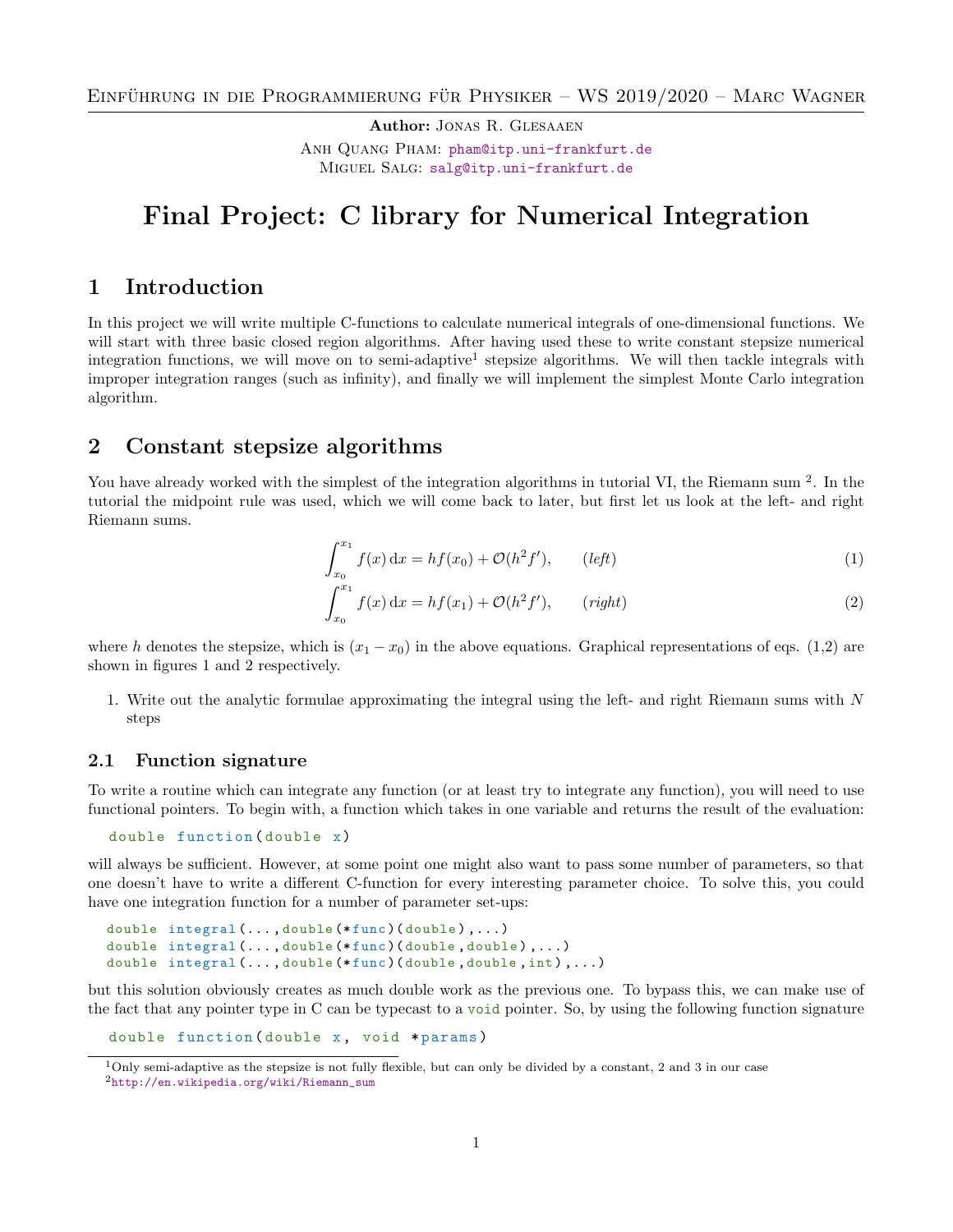<span id="page-1-0"></span>

we can pass any number of parameters we wish. One does this by re-casting it back to its initial form inside of the function call, so e.g. if you want to pass two double's, it can be written like this:

```
// In the main () - function
double p[2] = \{2., 4.\};function (x,p);
// ...
double function (double x, void *params) {
  double *arr = (double *)params;double p1 = arr[0];
  double p2 = arr[1];
  // ...
}
```
If your function doesn't take any parameters, you can simply pass NULL. If you are having difficulties with this, you can use the simple function call mentioned at the beginning of this subsection, and implement this change at the very end.

With this in mind, a possible function signature for the integration function itself is:

$$
\begin{array}{cccc}\n\text{double int} \text{finite\_c\_alg} \text{(double a, double b, void *params,} \\
\text{double (*func)} \text{(double, void*), double h)}\n\end{array}
$$

where a and b are the integration bounds, params are the parameters to be passed on, func the function pointer, and lastly some sort of error control. To begin with we will used a fixed stepsize, and later move on to absolute and relative errors.

(Optional)

A cleaner, more secure and more readable possibility is to define your own struct for a given parameter set. This way you can also pass multiple different variable types, such as two double's and one int. For example for the Gaussian distribution

$$
f(x; \mu, \sigma) = \frac{1}{\sqrt{2\pi}\sigma} e^{-\frac{(x-\mu)^2}{2\sigma^2}},
$$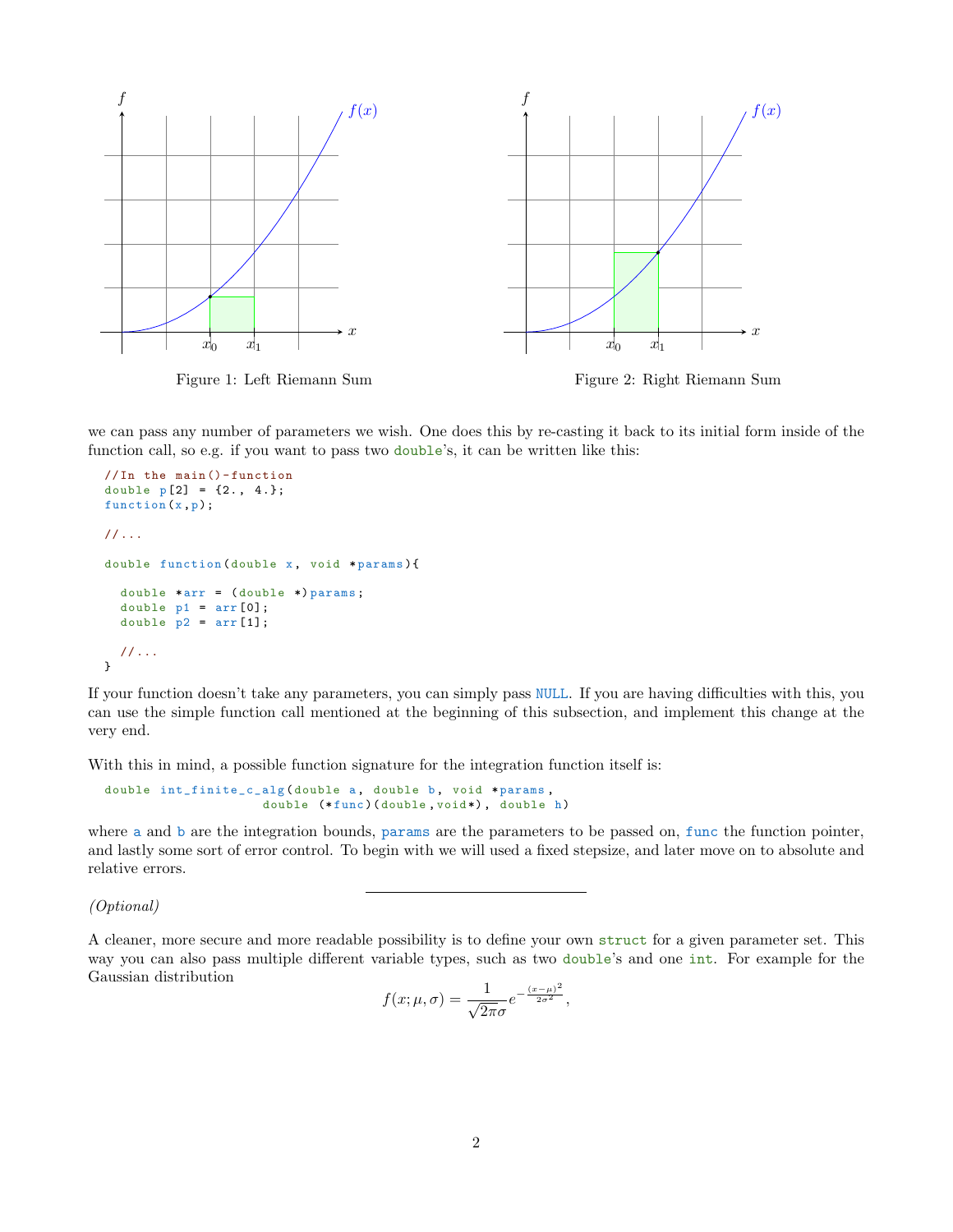<span id="page-2-0"></span>

Figure 3: Trapezoidal Rule

Figure 4: Simpson's rule

you could write a struct on the form:

```
struct gaussian_parameters {
  double mu;
  double sigma ;
};
```
then pass an instance of this struct to your function and typecast it as shown above. struct's will be covered in the lectures sometime after Christmas. If you want to read about them earlier, you can consult your favourite text book on C programming, or have a look here: <http://www.cplusplus.com/doc/tutorial/structures/>.

2. Implement the left and right Riemann sums and test them on the Gaussian distribution with 0 mean and 1 standard deviation in the range  $[-1, 1]$ . Compare the result with ones found in standard mathematical tables using varying stepsizes.

#### 2.2 Improvements

Implementing the left and right Riemann sums, you should have noticed that depending on the form of the function you want to integrate, one of them will overshoot while the other will undershoot. We should therefore get a better result if we take the average of the two, which leads us to the trapezoidal rule:

<span id="page-2-1"></span>
$$
\int_{x0}^{x1} f(x) dx = \frac{h}{2} [f(x_0) + f(x_1)] + \mathcal{O}(h^3 f''). \quad (trapezoidal)
$$
 (3)

It is already apparent from the error estimate that the trapezoidal rule is valid to one order higher than the Riemann sums, but at the cost of one more function evaluation. An graphical representation of the trapezoidal rule is shown in figure [3.](#page-2-0)

3. Repeat task 1 for the trapezoidal rule. You should notice that even though eq. [\(3\)](#page-2-1) states that we have two function evaluations rather than one at every step, the rightmost evaluation can be re-used as the leftmost evaluation at the next step. When added up, this means that we only need one additional evaluation of the function compared to the Riemann sums no matter the size of N. This might not seem too important for the programs we write here, but for more complicated functions, every evaluation is precious, and we want to get the best possible result with the fewest number of evaluations.

Finally, by also evaluating the function at its midpoint, we end up with Simpson's rule <sup>[3](#page-2-2)</sup>, illustrated in figure [4:](#page-2-0)

$$
\int_{x_0}^{x_1} f(x) dx = \frac{h}{6} \left[ f(x_0) + 4f(x_{1/2}) + f(x_1) \right] + \mathcal{O}(h^5 f^{(4)}). \quad (\text{Simpson's})
$$
 (4)

<span id="page-2-2"></span><sup>3</sup>See e.g. Numerical Recipes, Third Edition, pages 156-160, or <http://mathworld.wolfram.com/SimpsonsRule.html>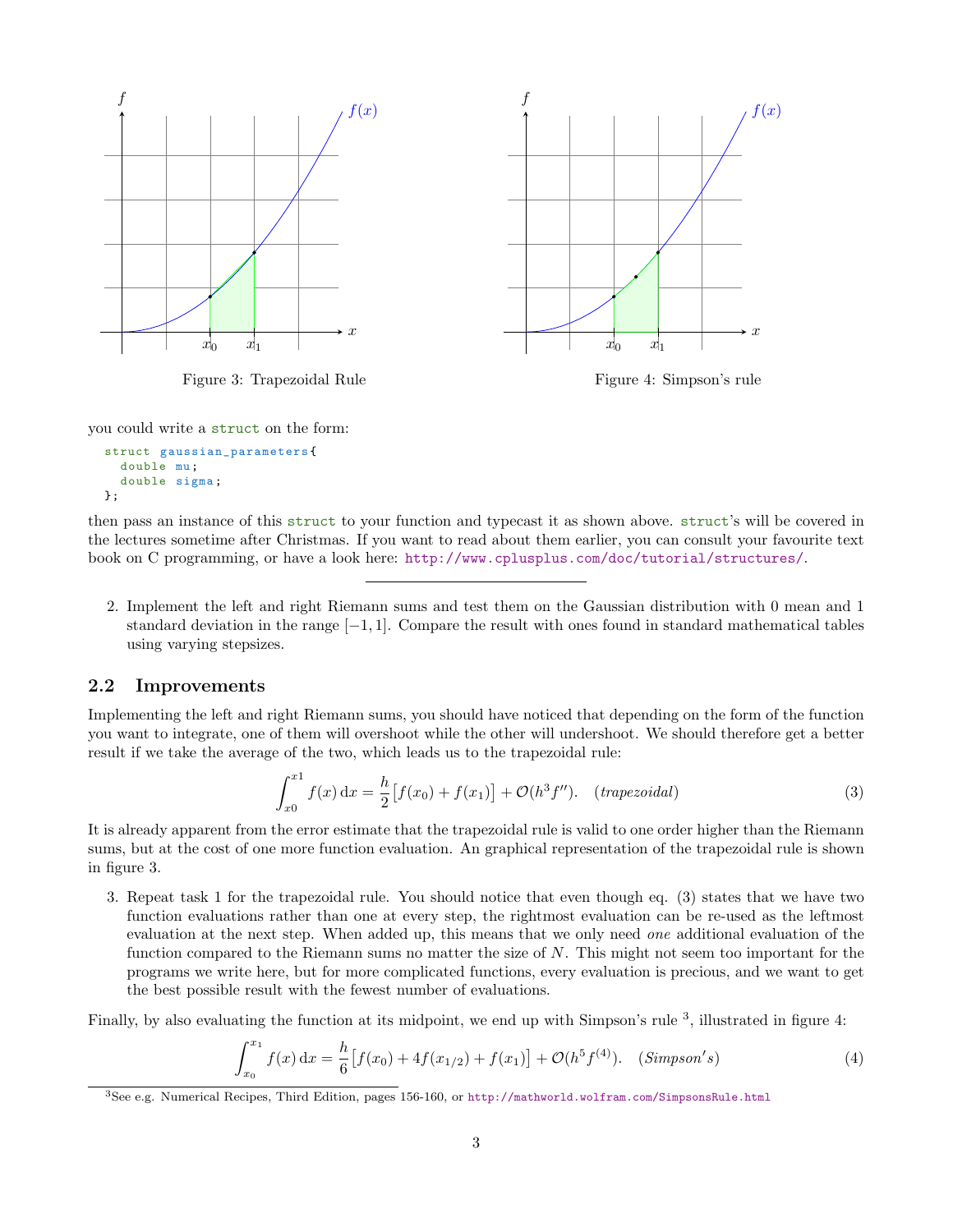<span id="page-3-0"></span>

Figure 5: Stepsize halving with the trapezoidal rule

Comparing the number of function evaluations to the order of the accuracy, one sees that Simpson's rule is accurate to one order higher than we have come to expect. This is due to a "lucky" cancellation owing to a left-right symmetry which makes Simpson's rule one of the best low order constant stepsize numerical integration algorithms.

- 4. Once again write the expression for an integral approximated by Simpson's rule with N steps. How many additional function evaluations do you need compared to the Riemann sums at a given N?
- 5. Implement both the trapezoidal rule and Simpson's rule to calculate integrals numerically for a given stepsize. Test the routine for the Gaussian integral ( $\mu = 0$ ,  $\sigma = 1$ ), and for the integral

$$
\int_0^2 x \cos^2(2\pi x^2) \,\mathrm{d}x
$$

which you can solve analytically. How do they compare with each other? How do they compare with the Riemann sum?

### 3 Semi-adaptive stepsizes

Rather than passing a stepsize you think will give an approximately close result to your function, it would be more convenient to pass an error margin we want the result to be within. One way to implement this would be to have a function which calculates the integral at a given stepsize, then at a lower stepsize (e.g. multiplied by a constant number  $\lt 1$ ). It then compares the results, and if the difference between the two is too large, it repeats the process until the error limit is reached.

Without a proper choice of algorithm, and the constant stepsize reduction, this is quite inefficient. However, e.g. using the trapezoidal rule, and halving the stepsize at every iteration, we can reuse the result from the previous iteration when calculating the result for the current. This is because by halving the stepsize, we still visit all the points we did at full stepsize, but we add the ones in between as illustrated in figure [5.](#page-3-0)

- 6. Find and analytic expression for the relationship between the trapezoidal sum at stepsize h and stepsize  $h/2$ , alternatively with  $N$  evaluations and then with  $2N$  evaluations.
- 7. Having this relationship, try to write a function which instead of the stepsize  $h$ , takes the relative error as its final argument, and uses stepsize halving to calculate the integral within the given precision. (Optional) Do this for Simpson's rule as well.

## 4 Open boundary algorithms and infinite limits

So far we have only looked at what is called "closed algorithms" as they calculate the integral on closed intervals,  $[a, b]$ . Next, we need an algorithm integrate over open intervals such as  $[a, b]$ , which is needed if there for example is an integrable singularity at b, or if we want to integrate to infinity.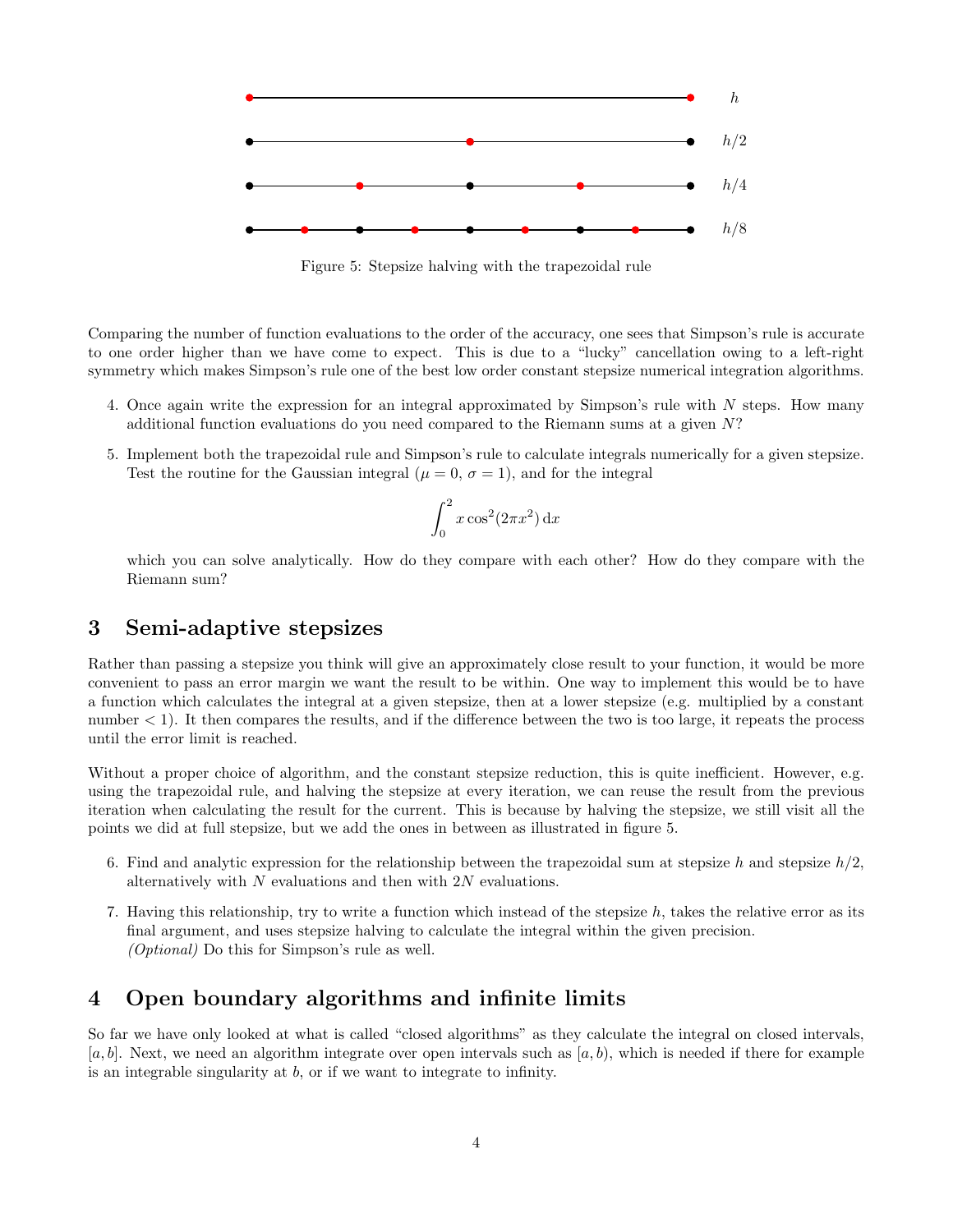<span id="page-4-0"></span>

Figure 6: Midpoint rule

To accomplish this we turn to the midpoint rule, which is another variation of the Riemann sum. However, instead of evaluating the function at either end-point, it is evaluated at the midpoints, as shown in figure [6,](#page-4-0) giving the expression:

$$
\int_{x_0}^{x_1} f(x) dx = h f(x_{1/2}) + \mathcal{O}(h^2 f'). \qquad (midpoint)
$$
 (5)

By evaluating the function at the midpoints, we never have to evaluate the function at the boundaries, and hence we can use this to calculate open boundary integrals. With this expression, we shall go right to the semi-adaptive stepsize implementation, but there is a slight subtlety. We cannot double the number of evaluations and still re-use the result from the previous iteration, as we did with the trapezoidal rule, but we can triple it. At every point we thus add one new point to the left, and one to the right at one third stepsize. A graphical representation is given in figure [7,](#page-5-0) from which we can see that at every iteration the outer-most points we evaluate quickly approaches the end-points, but never exactly reaches them. Similar to the situations with integrals of open intervals.

- 8. With figure [7](#page-5-0) in mind, write an analytic expression to show how one iteration depends on the result from the previous iteration for step tripling of the midpoint rule, similar to what you did in task 6.
- 9. Then write a function which takes in a relative error and then calculates the integral by utilising step tripling and the midpoint rule, again similar to what you did in task 7.

#### 4.1 Boundaries taken to infinity

The easiest way to handle improper boundaries, be that infinite values or singular points, is by transforming the integration variable to an expression in which the integral can be evaluated by a computer. For infinite boundaries, e.g.  $x_1 \rightarrow \infty$ , one possible transformation to use is:

<span id="page-4-1"></span>
$$
\int_{x_0}^{x_1 \to \infty} f(x) dx \xrightarrow{x = \frac{1}{t}} \int_{1/x_1 \to 0}^{1/x_0} \frac{1}{t^2} f\left(\frac{1}{t}\right) dt
$$
\n
$$
(6)
$$

which converges if  $f(t)$  declines faster than  $1/t^2$ . One should note that one obviously cannot both transform and integrate across zero, meaning that if we were to integrate over e.g.  $[-5, \infty)$  we need to split the integral into two pieces and integrate the finite domain separately using one of our previous routines.

10. Write a function which only takes a lower bound (a) and calculates the integral in the region  $[a, \infty)$  using the semi-adaptive midpoint rule and the transformation in eq. [\(6\)](#page-4-1). Try it out on the integral:

$$
\int_0^\infty e^{-x^2} \, \mathrm{d}x,
$$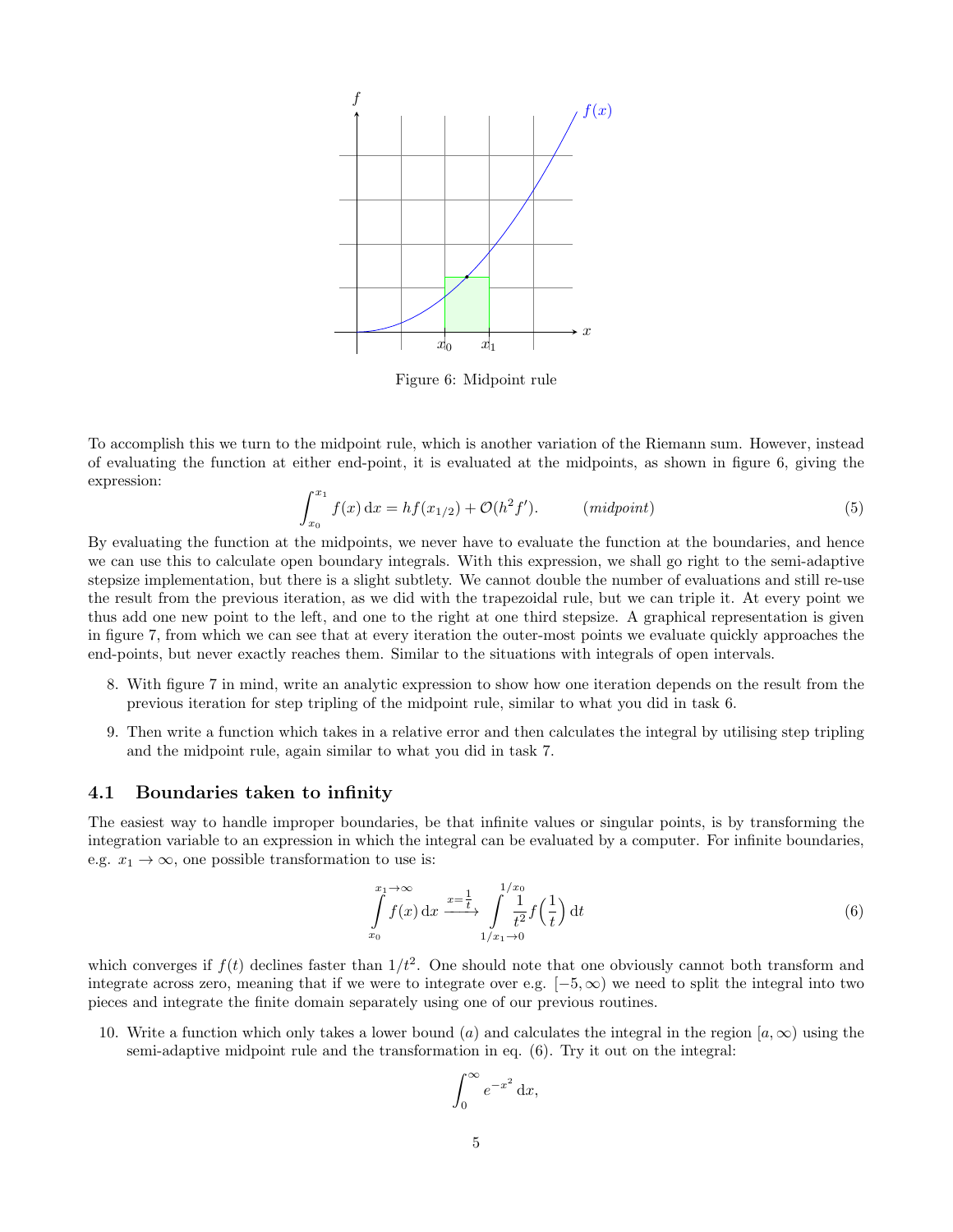<span id="page-5-0"></span>

Figure 7: Evaluation point tripling with the midpoint rule

and compare it with the analytic result.

#### 4.2 Regions with integrable singularities at the boundary

A short mention is given to the fact that if one has an integrable singularity of order  $\gamma$  at either boundary, the semi-adaptive midpoint rule will give the correct result, but will be quite inefficient. If one instead makes use of the following transformation for singularities at the lower boundary:

<span id="page-5-1"></span>
$$
x = t^{\frac{1}{1-\gamma}} + x_0,\tag{7}
$$

giving the following equality,

$$
\int_{x_0}^{x_1} f(x) dx = \frac{1}{1 - \gamma} \int_{0}^{(x_1 - x_0)^{1 - \gamma}} t^{\frac{\gamma}{1 - \gamma}} f\left(t^{\frac{1}{1 - \gamma}} + a\right) dt,
$$
\n(8)

or the transformation

$$
x = x_1 - t^{\frac{1}{1-\gamma}},\tag{9}
$$

for singularities at the upper boundary, before applying the open boundary semi-adaptive midpoint algorithm.

11. (Optional) Integrate the function

$$
f(x) = \frac{1}{\sqrt{x}}
$$

in the interval (0, 1] using the adaptive midpoint routine you wrote in task 9, then again using the transformation defined in eq. [\(7\)](#page-5-1) and compare how fast they converge.